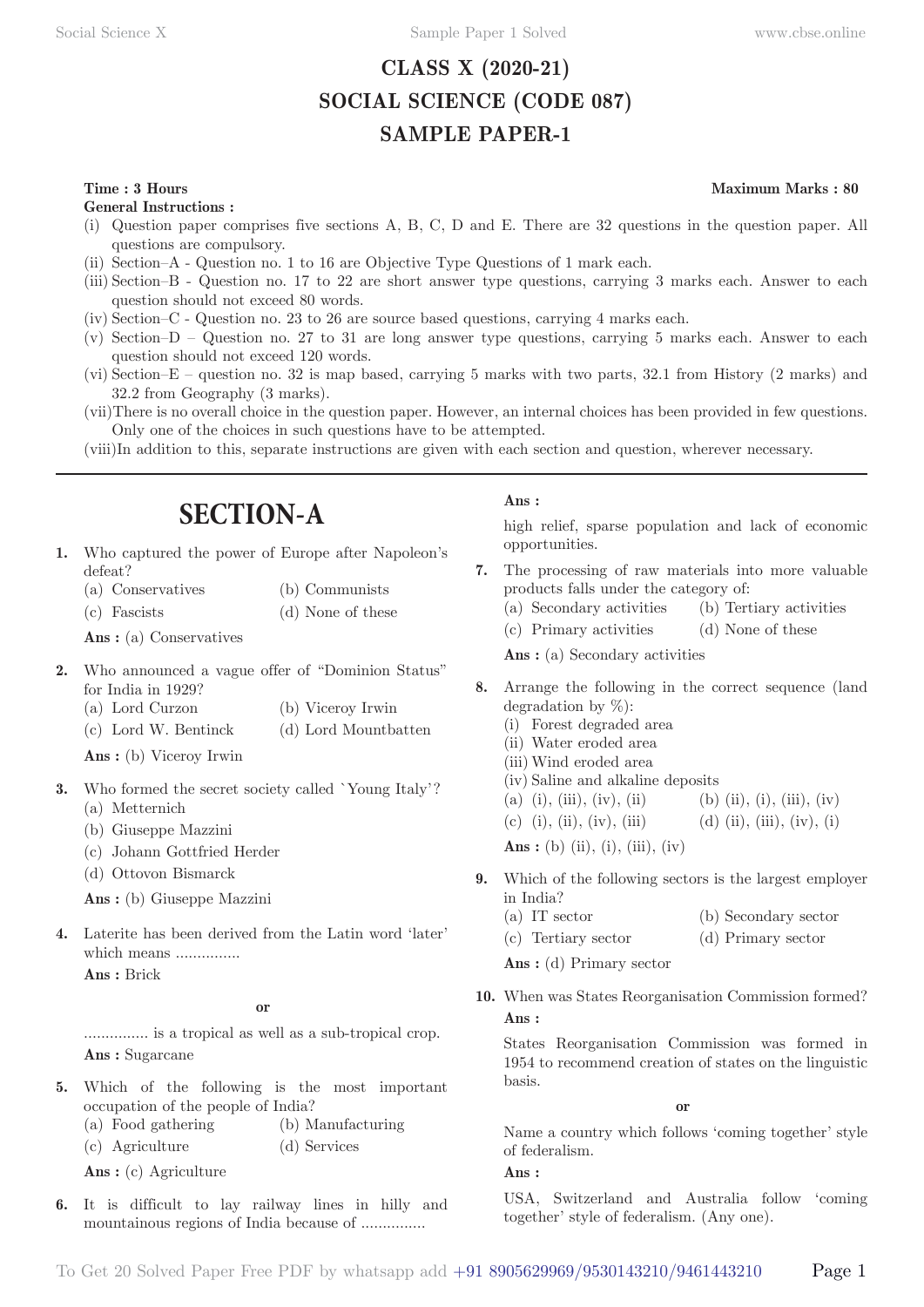movements in:

countries

countries

countries

populations.

explanation of A.

explanation of A. (c) A is true but R is false. (d) A is false but R is true.

**15.** The past two decades of globalisation have seen rapid

(a) goods, services and people between the countries (b) goods, services and investments between the

(c) goods, investments and people between the

Ans : (c) goods, investments and people between the

**Assertion :** Average income is a better measure of index of development as compared to total income. **Reason :** It is because countries have different

(a) Both A and R are true and R is the correct

(b) Both A and R are true but R is not the correct

Ans : (a) Both A and R are true and R is the correct

**SECTION-B**

**17.** Explain any three reasons for the lukewarm response of some Muslim organisations to the Civil Disobedience

**16.** In the question given below, there are two statements marked as Assertion (A) and Reason (R). Read the

statements and select the correct option:

(d) only goods and services between countries

**11.** Define the term infant mortality rate.

## **Ans :**

The number of children who die before the age of one year as a proportion of 1000 live children is called as infant mortality rate.

**or**

What is net attendance ratio?

**Ans :** 

Net attendance ratio is the total number of children of the age group 14 and 15, attending school as a percentage of total number of children in the same age group.

- **12.** Which of the following do we get when we divide the national income of a country by its total population?
	- (a) Human Development Index
	- (b) Gross Development Product
	- (c) Per Capita Income
	- (d) None of the above

**Ans :** (c) Per Capita Income

**13.** Read the information given below and select the correct option:

The production of goods and services in all the three sectors is done on a large scale. The three sectors involve a very large number of people working under them. To assess the level of development in an economy, it is important to compare and contrast the production and level of employment of these sectors. Not all sectors contribute equally. One sector generally plays a dominant role. The contribution of each sector can be assessed on the basis of GDP and changes in the sectors over the years.

Primary sector has become important for this reason:

- (a) This sector contributes about 25% to the GDP of India.
- (b) It ensures security of employment.
- (c) Only final goods and services are to be considered while calculating GDP.
- (d) It provides cheap loans to the self-employed people.

Ans : (a) This sector contributes about 25% to the GDP of India.

#### **or**

.................... sector comprises of activities that are undertaken by directly using natural resources.

- (a) Primary
- (b) Secondary
- (c) Tertiary
- (d) None of these

**Ans :** (a) Primary

- **14.** Which state among the following has the lowest literacy rate?
	- (a) Punjab
	- (b) Bihar
	- (c) Kerala
	- (d) Tamil Nadu

**Ans :** (b) Bihar

When Gandhiji called for the Civil Disobedience

Movement. **Ans :** 

explanation of A.

Movement, the Muslims were lukewarm in their response because:

- (i) After the decline of the Non-cooperation and the Khilafat Movement. a large section of the Muslims felt alienated from the Congress.
- (ii) The relations between Hindus and Muslims had worsened as each community began organising religious processions with militant fervour.
- (iii) Muslim leaders and intellectuals were concerned about the minority status of Muslims in India and feared that their culture and identity would be suppressed by domination of Hindu majority. So at that time, there was an atmosphere of distrust and suspicion between the communities and the Muslims response was lukewarm.
- **18.** What values are found in a nation according to Renan? **Ans :**

Values that are found in a nation according to Renan are as follows:

- (i) A nation is formed when there is a long past of endeavours, sacrifices and devotion.
- (ii) A national idea comes into existence when there is a heroic past, great glory and great men. It is the foundation upon which a nation is formed.
- (iii) People should have the will to work together for a common goal, i.e., to build a nation.
- Download 20 Solved Sample Papers PDF from [www.cbse.online](http://www.cbse.online) Page 2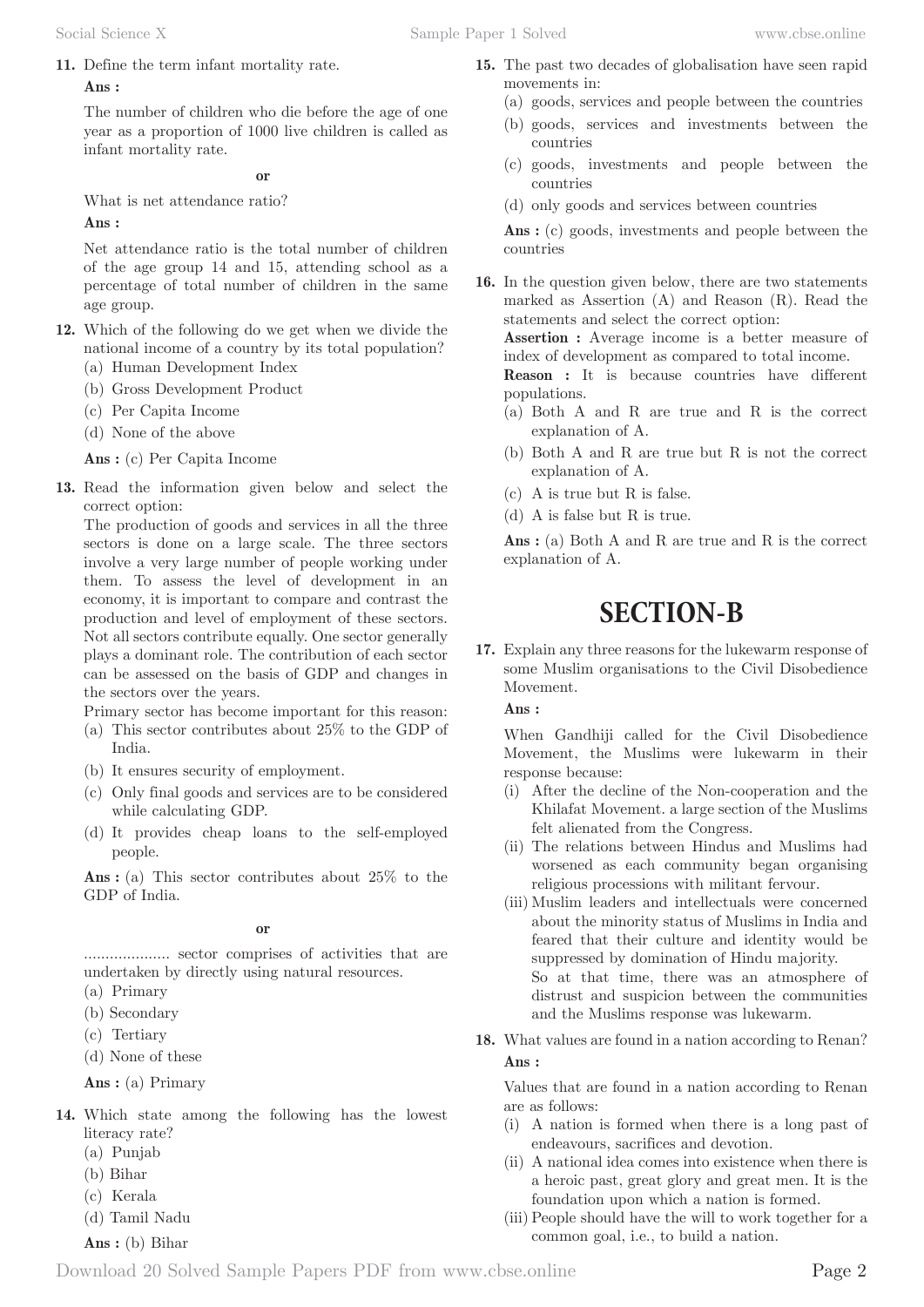- (iv) A nation is a large scale solidarity, its existence is important and its inhabitants have the right to be consulted.
- (v) The existence of a nation is not only a good thing but also a necessity.
- (vi) A nation has never any real interest in annexing or holding on to a country against its will.

### **or**

Explain any three features of the class of landed aristocracy of Europe.

## **Ans :**

Socially and politically, the landed aristocracy was the dominant class of Europe, united by a common way of life that cut across regional divisions. Three features of this class were as follows:

- (i) They owned estates and also town-houses in countryside.
- (ii) They spoke French for the purpose of diplomacy in their society.
- (iii) Their families were often connected by ties of marriage.
- (iv) The occupation of majority of population was agriculture.
- (v) Europe was divided into two parts on the basis of occupation-western part served by tenants and the eastern and central part had vast estate cultivated by serfs.
- **19.** What are the Golden Quadrilateral Super Highways? Mention any two objectives of this project. Which terminal cities join the North-South and East-West Corridors?

**Ans :** 

The government has launched a major road development project linking Delhi-Kolkata-Chennai-Mumbai by six-lane Super Highways referred to as Golden Quadrilateral Super Highways.

The objectives of this project are as follows:

- (i) To reduce the time and distance between the mega cities of India.
- (ii) To meet the requirement of the fast movement of traffic from one part of the country to another.

**North-South Corridor:** Links Srinagar and Kanyakumari.

**East-West Corridor:** Links Silchar and Porbandar.

**20.** Differentiate between the ideologies of Indian National Congress and Bharatiya Janata Party.

**Ans :** 

The Indian National Congress believes in applied socialism and secularism that satisfy all sections and subsections of the society. The party favours a fusion of capitalism and socialism, and secularism is at the nucleus of the party's political ideology.

On the other hand, BJPs political ideology has been based on religion for a better part of its existence and it advocated the Ram Janambhoomi issue in its initial years. The BJP believes in a sovereign Hindu state as the ultimate political identity of the nation. Politically, the party is more nationalistic than socialistic.

**or**

## **Ans :**

By an order of the Supreme Court, it is necessary for every candidate who is contesting election to file an affidavit giving details of his/her property and the criminal cases pending against him/her.

In 2013, Supreme Court had directed that if any person had been convicted for 2 years or more, he/she cannot contest any election.

**21.** 'Barriers on foreign trade and foreign investment were removed to a large extent in India since 1991'. Justify the statement.

**Ans :** 

The reasons justifying the given statement are:

- (i) In 1991 the government of India liberalised its policy and felt that Indian producers must compete with producers around the world.
- (ii) The government had an opinion that trade competition would improve the performance of the local producers within the country since they will be forced to improve their quality.
- (iii) Another reason was the economic crises in India in 1990-91 and support of WTO and IMF which led the government to remove trade barriers.

Hence, Indian government removed trade barriers to a large extent on foreign trade and foreign investment.

**22.** How do we feel the impact of globalisation on our daily life? Explain with examples.

**Ans :** 

The following examples support the given statement:

- (i) There is a greater choice for the consumers with a variety of goods at cheap prices.
- (ii) The quality of goods has been improved and they are available at lower prices easily.
- (iii) The standard of living of the people has improved.
- (iv) There are more employment opportunities in the form of new jobs
- (v) Foreign investments have increased in many areas like automobiles, electronics, cell phones, etc.
- (vi) There is a greater competition among producers which has become an advantage to consumers.
- (vii) Several of the units have shut down rendering many of the workers jobless, thus, creating insecurity of jobs.

# **SECTION-C**

**23.** Read the source given below and answer the questions that follows:

The revolutionaries were instrumental in spreading nationalism. The revolutionaries opposed monarchical forms and fought for liberty and freedom. They also saw the creation of nation-states as a necessary part of this struggle for freedom. They founded many secret societies. One such notable revolutionary was an Italian, Giuseppe Mazzini. Mazzini joined a society of Carbonari and fought for the unification of Italy. Later he founded Young Italy in Marseilles and Young Europe in Berne.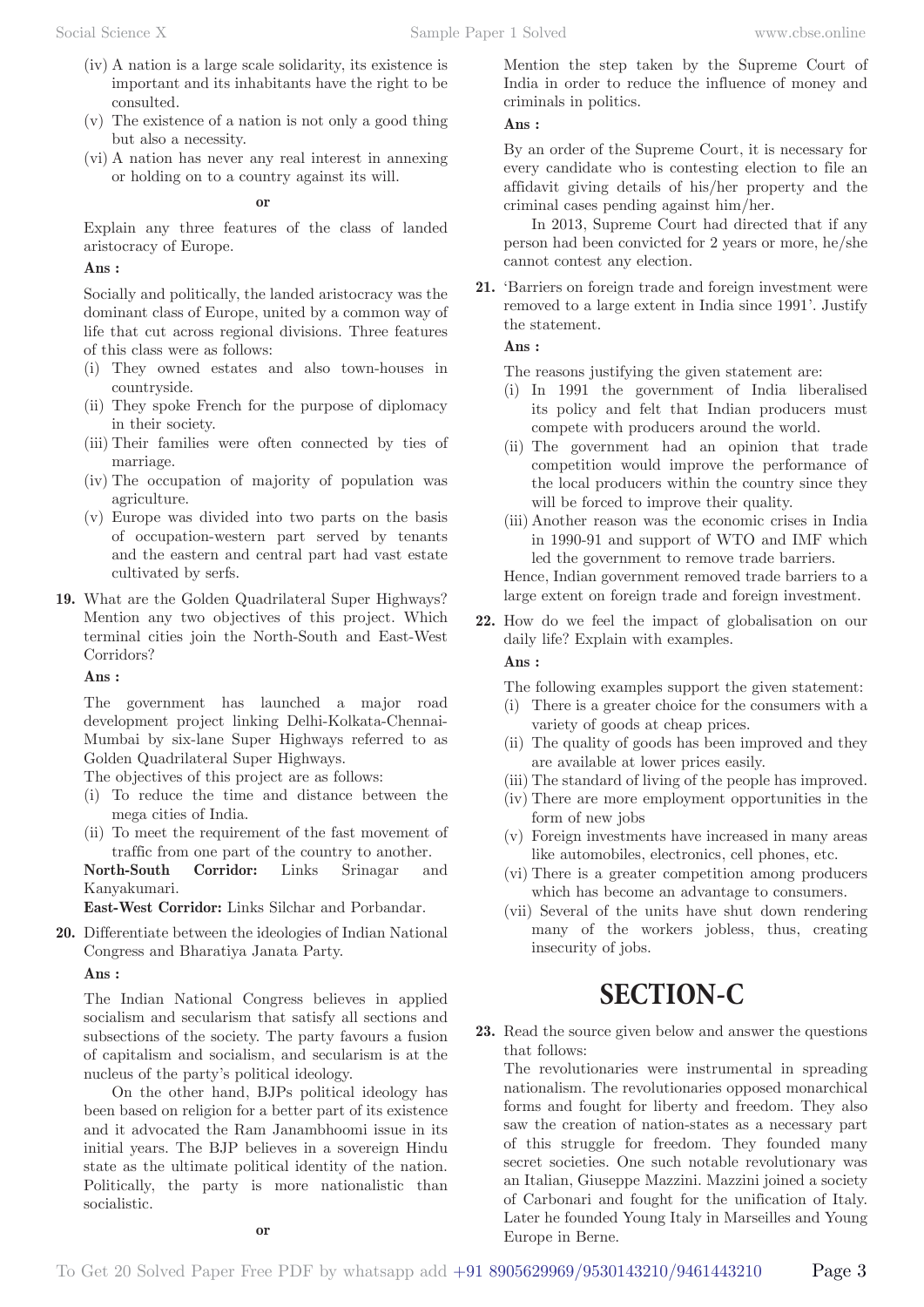## **Answer the following MCQs by choosing the most appropriate option:**

- **23.1** What was the necessary part of struggle for freedom by the revolutionaries?
- (a) Feeling of nationalism and federalism.
- (b) Creation of nation states
- (c) Abolition of state-imposed restrictions
- (d) Both (a) and (b)
- Ans : (b) Creation of nation states
- **23.2** An Italian, Giuseppe Mazzini mainly fought for:
- (a) unification of Germany
- (b) liberty and freedom
- (c) unification of Italy
- (d) abolition of social injustice
- Ans : (c) unification of Italy

**23.3** What was opposed by the revolutionaries?

- (a) Spreading of nationalism
- (b) Monarchical forms
- (c) Social order
- (d) Autocratic rule

Ans : (b) Monarchical forms

**23.4** Italy had a long history of:

- (a) economic development
- (b) political dominance
- (c) political fragmentation
- (d) monarchical political system

**Ans :** (c) political fragmentation

**24.** Read the source given below and answer the questions that follows:

Planning is the widely accepted strategy for judicious use of resources. It has importance in a country like India, which has enormous diversity in the availability of resources. There are regions which are rich in certain types of resources but are deficient in some other resources. There are some regions which can be considered self sufficient in terms of the availability of resources and there are some regions which have acute shortage of some vital resources. For example, the states of Jharkhand, Chhattisgarh and Madhya Pradesh are rich in minerals and coal deposits. Arunachal Pradesh has abundance of water resources but lacks in infrastructural development. The state of Rajasthan is very well endowed with solar and wind energy but lacks in water resources. The cold desert of Ladakh is relatively isolated from the rest of the country. It has very rich cultural heritage but it is deficient in water, infrastructure and some vital minerals. This calls for balanced resource planning at the national, state, regional and local levels.

## **Answer the following MCQs by choosing the most appropriate option:**

- **24.1** Which of the following statements correctly describes about resource planning?
- (a) Identification and quantification of available resources
- (b) Development of available resources.
- (c) Uneven distribution of resources
- (d) Both (a) and (b)
- **Ans :** (d) Both (a) and (b)
- **24.2** Resource planning is important in a country like India due to:
- (a) enormous diversity in availability of resources
- (b) deficiency in certain types of resources
- (c) abundance of water resources
- (d) rich cultural heritage
- Ans : (a) enormous diversity in availability of resources
- **24.3** The state(s) which is/are rich in minerals and coal deposits is/are:
- (a) Jharkhand
- (b) Chattisgarh
- (c) Madhya Pradesh
- (d) All of the above

**Ans :** (d) All of the above

- **24.4** The states like Jharkhand, Madhya Pradesh are rich in coal and minerals but have less development in resources as:
- (a) they are economically less developed.
- (b) they have rich cultural heritage
- (c) they lack water resources
- (d) they lack technological and institutional support

Ans : (d) they lack technological and institutional support

**25.** Read the following extract and answer the questions that follows:

Restructuring the Centre-State relations is one more way in which federalism has been strengthened in practice. How the constitutional arrangements for sharing power work in reality depends to a large extent on how the ruling parties and leaders follow these arrangements. For a long time, the same party ruled both at the Centre and in most of the States. This meant that the State governments did not exercise their rights as autonomous federal units. As and when the ruling party at the State level was different, the parties that ruled at the Centre tried to undermine the power of the States. In those days, the Central Government would often misuse the Constitution to dismiss the State governments that were controlled by rival parties. This undermined the spirit of federalism.

## **Answer the following MCQs by choosing the most appropriate option:**

**25.1** The Centre-state relations undermined the spirit of federalism in the following way:

- (a) The formation of states led to the disintegration of the country.
- (b) The formation of linguistic states made the country united.
- (c) The state governments could not exercise their rights as autonomous federal units due to same ruling party at both centre and states.
- (d) State government misused the constitution to dismiss the rival parties.

Ans : (c) The state governments could not exercise their rights as autonomous federal units due to same ruling party at both centre and states.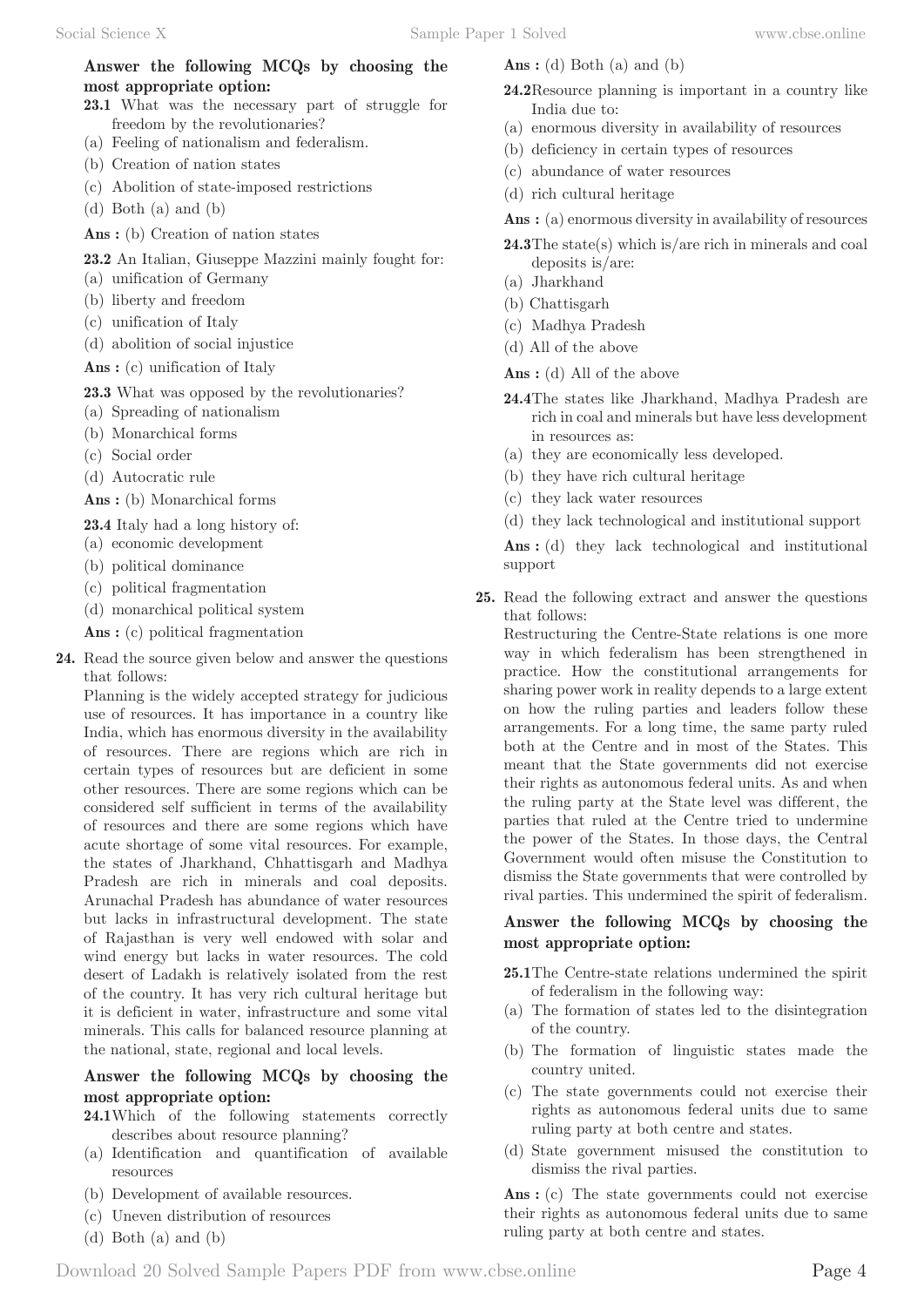- **25.2** Constitutional arrangements for sharing power work depends on:
- (a) same party rule at both centre and states
- (b) how ruling parties follow them
- (c) strength of federalism
- (d) rights of state as autonomous federal units.

Ans : (b) how ruling parties follow them

**25.3** The basic objective of a federal system is to:

- (a) accomodate regional diversity
- (b) share powers among different communities
- (c) ensure financial autonomy
- (d) both (a) and (b)

Ans : (a) accomodate regional diversity

- **25.4** The parties that ruled at the centre undermined the power of states because:
- (a) there was no power sharing
- (b) there was no right to state governments
- (c) ruling party at the state level was different
- (d) state governments were ruled and controlled by rival parties.

Ans : (c) ruling party at the state level was different

**26.** Read the source given below and answer the following questions:

Every loan agreement specifies an interest rate which the borrower must pay to the lender along with the repayment of the principal. In addition, lenders may demand collateral (security) against loans. Collateral is an asset that the borrower owns (such as land building, vehicle, livestocks, deposit with the banks) and uses this as a guarantee to a lender until the loan is repaid. If the borrower fails to repay the loan, the lender has the right to sell the asset or collateral to obtain payment. Property such as land titles, deposits with banks, livestocks are some common examples of collateral used for borrowing.

## **Answer the following MCQs by choosing the most appropriate option:**

- **26.1** Which of the following statements correctly describes an agreement?
- (a) Sort of contract to be agreed upon by both the lender and the borrower.
- (b) Only an interest rate is to be paid by the borrower to the lender.
- (c) Higher interest rate has to be paid by the borrower.
- (d) Only amount and rate of interest are written down on it.

Ans : (a) Sort of contract to be agreed upon by both the lender and the borrower.

**26.2** Identify the statement described by collateral:

- (a) An asset possessed by a lender
- (b) Sort of guarantee in the form of an asset.
- (c) A guarantee to a lender for the asset.
- (d) Selling of asset to the borrower.

Ans : (b) Sort of guarantee in the form of an asset.

- **26.3** The most common example of collateral used for borrowing is:
- (a) deposits with banks
- (b) loan on land
- (c) principal amount
- (d) interest rate on property

Ans : (a) deposits with banks

**26.4** What is the condition associated with collateral?

- (a) If the borrower fails to repay the loan amount, the lender has the right to sell the collateral security to obtain payment.
- (b) The lender holds the authority to sell the asset of the borrower.
- (c) The borrower use the collateral until the repayment is done.
- (d) An interest rate has to be paid by the borrower to the lender along with repayment of principal.

Ans : (a) If the borrower fails to repay the loan amount, the lender has the right to sell the collateral security to obtain payment.

# **SECTION-D**

**27.** Why did Gandhiji supported the Khilafat Movement? **Ans :** 

Gandhiji supported the Khilafat Movement for the following reasons:

- (i) In 1919. British Government passed an oppressive act in the form of Rowlatt Act. It gave the Government enormous powers to repress political activities and allowed detention of political prisoners without trial for two years. Mahatma Gandhi wanted non-violent civil disobedience against such laws.
- (ii) Gandhiji felt the need to launch a more broad based movement in India to face Rowlatt Act strongly. But he knew that without bringing Hindus and Muslims close together, a broad based movement could not be organised. So, he took up the Khilafat issue.
- (iii) Muslim leaders like the Ali brothers—Muhammad Ali and Shaukat Ali began discussing with Mahatma Gandhi about the possibility of a united mass action on the issue. Gandhiji adjudged this as an opportunity to bring Hindus and Muslims together under one umbrella of a unified national movement.

#### **or**

Explain any five factors which were responsible in arousing the spirit of nationalism in India.

**Ans :** 

Five factors which were responsible in arousing the spirit of nationalism in India are as follows:

- (i) Indian nationals felt the sense of being oppressed under colonialism by the British government. This feeling provided a shared bond that tied many different groups.
- (ii) Destruction of India's old social orders, cultural unity and economic system by the Englishmen aroused the feeling of nationalism among Indians.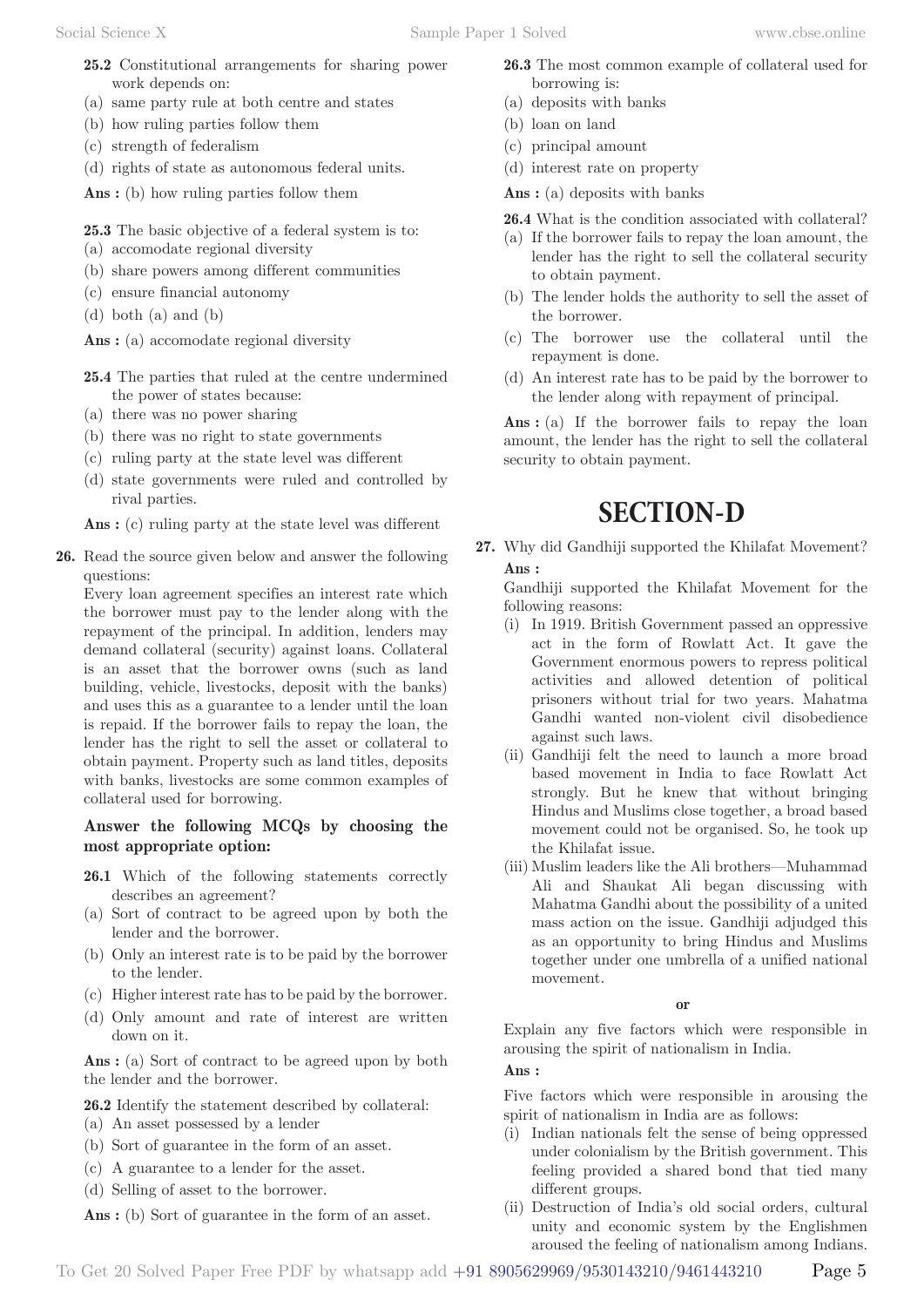- (iii) The feeling of political unification of the country under the Britishers was also strong.
- (iv) People knew that trade and industry development would be possible only after getting independence.
- (v) The introduction of the printing press in India played a vital role in mobilizing public opinion and awakening the spirit of nationalism in India.
- **28.** The jute textile industry is mainly concentrated in Hugli Basin. Mention any five reasons for the same. **Ans :**

Most of the jute mills are located in Hugli Basin of West Bengal because of the following reasons:

- (i) West Bengal is the home of jute. It produces the highest number of bales of the jute fibre.
- (ii) Cheap labour is available from the adjoining states of Bihar, West Bengal and Odisha.
- (iii) The industry consumes huge quantities of water for processing raw jute which is easily available from the Hugli river.
- (iv) Inexpensive water transport is supported by a good network of railways, roadways and waterways to facilitate movement of jute to the mills.
- (v) Kolkata port provides facilities for export of jute goods.
- (vi) Kolkata provides good banking and insurance facilities.

#### **or**

State any five characteristics of India's international trade.

### **Ans :**

In the age of globalisation, international trade is very important for an economy. India's international trade has the following characteristics:

- (i) It has not only increased in volume and value but the changes have also taken place in its direction. We are now no longer tied to the one side trade relations with Great Britain and other commonwealth countries as was the position before the attainment of independence.
- (ii) India now exports both the raw materials and the manufactured goods to foreign countries. The main exports include manufactured goods, agricultural and allied products, crude and petroleum products, and ores and minerals.
- (iii) India imports petroleum and petroleum products; pearls and precious stones, gold and silver, etc.
- (iv) India has emerged as a software giant at the international level and is earning a huge amount of foreign exchange through the export of information technology.
- (v) India has trade relations with all the major trading blocks and all geographical regions of that world.
- **29.** What is majoritarianism? How has it increased the feelings of alienation among Sri Lankan Tamils? Explain with examples.

**Ans :** 

A belief that the majority community should be able to rule a country in whichever way it wants, by disregarding the wishes and needs of the minority is known as Majoritarianism. Sri Lanka is the country

that has lost its peace due to majoritarianism.

A series of majoritarian measures were adopted by the democratically elected government in Sri Lanka after its independence in 1948 to establish Sinhala Supremacy increased the feelings of alienation in the Sri Lankan Tamils in the following manner:

- (i) They felt that none of the major political parties led by the Buddhist Sinhala leaders was sensitive to their language and culture.
- (ii) They felt that the constitution and government policies denied them equal political rights, discriminated against them in getting jobs and other opportunities and ignored their interests.
- **30.** 'Democracy stands much superior to any other form of government in promoting dignity and freedom of the individual.' Justify this statement.

## **Ans :**

Democracy is considered to be the best form of government and most of the countries in the world have adopted it. The merits of democratic form of government are as follows:

- (i) Democracy is based on the principle of equality. All members of the states are equal in the eyes of law.
- (ii) Democracy creates proper environment for the development of personality and cultivating good habits.
- (iii) Real power lies in the hands of the people who exercise it by the representatives elected by them and who are responsible to them.
- (iv) Democratic administration is based on public will and public opinion. It is not based on fear of authority. It stands on consensus, not on power. It admits the existence of state for individual and not individual for the state.
- (v) In democracy, it becomes easier for women to wage a struggle against what is unacceptable legally and morally for them.
- (vi) Democracy strengthens the claims of the disadvantaged and discriminated castes for equal states and opportunity which is not possible in any non-democratic country.
- **31.** 'Economic activities though grouped into three categories are highly interdependent'. Discuss. Do you agree with the view that primary, secondary and tertiary sectors are dependent on each other?

**Ans :** 

Economic activities though grouped into three categories are highly interdependent because raw materials are produced in primary sector and processed into finished items in secondary sector. Assistance is provided by tertiary sector to these two activities. So, they are highly interdependent.

Yes, I agree that primary, secondary and tertiary sectors are dependent on each other in the following ways:

- (i) When we produce goods by exploiting natural resources, it is an activity of the primary sector. It is primary because it forms the base for all other products that we subsequently make.
- (ii) The secondary sector covers activities in which natural products are changed into other forms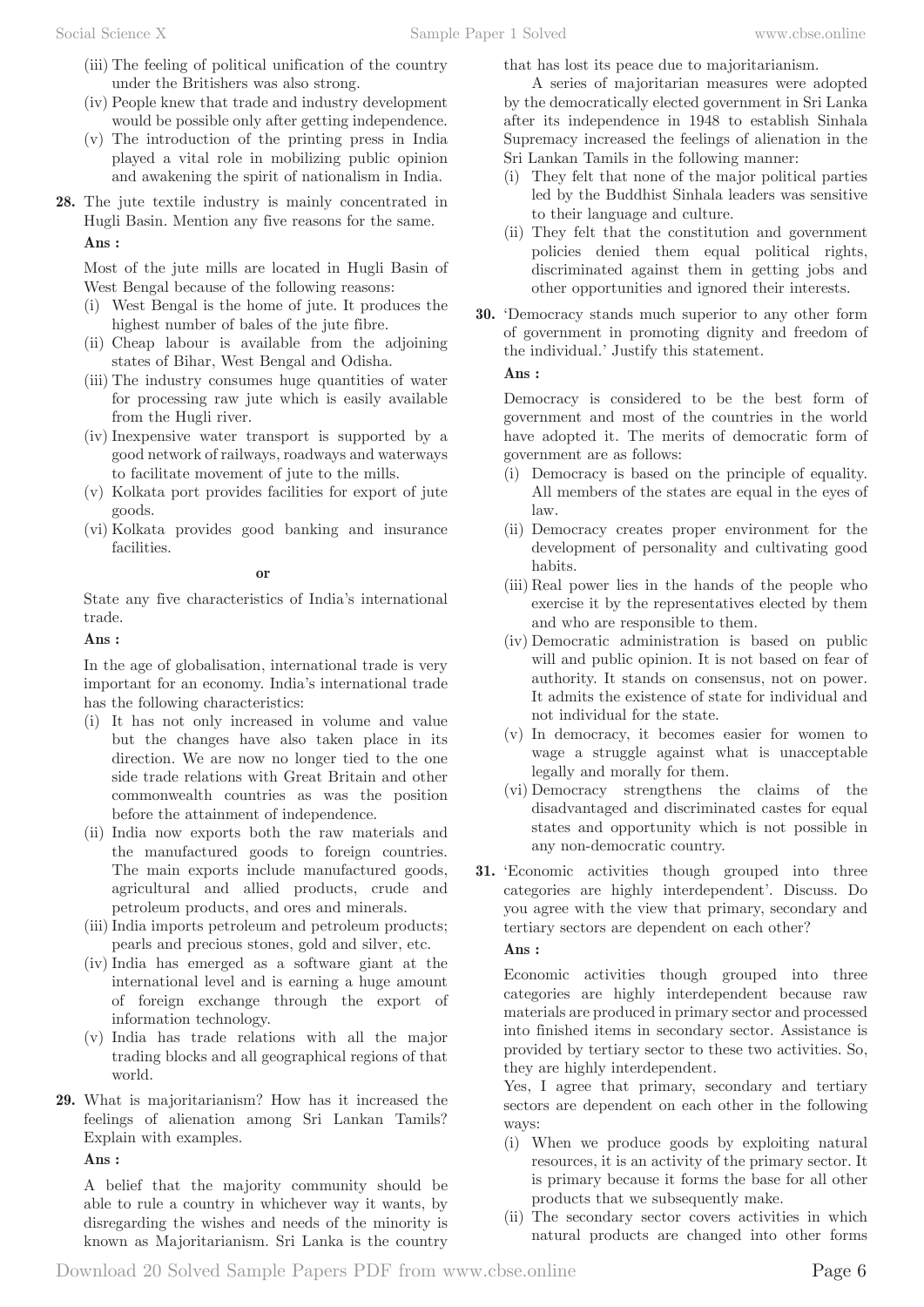manually or by machines. For example, wheat is used to manufacture bread. So, there is mutual dependency between primary and secondary sectors.

(iii) The activities that help in the development of the primary and secondary sectors fall under the tertiary sector. These activities by themselves do not produce a good but they are an aid or a support for the production process. Transport, storage, communication and banking are some examples of tertiary activities.

#### **or**

What is WTO? Mention its major aims and its limitations.

## **Ans :**

WTO is a world trade organisation which deals with the rules of trade among the nations.

Aims of WTO are as follows:

- (i) The major aim of WTO is to conduct international trade among countries of the world in an open, uniform and non-discriminatory manner.
- (ii) It also handles trade disputes.
- (iii) It provides technical assistance and training to the developing and the underdeveloped economies.
- (iv) It forms rules and regulations which all the members have to adopt for the smooth running of trade.

Limitations of WTO are as follows:

- (i) Developed countries have unfairly retained trade barriers whereas WTO has forced the developing countries to remove trade barriers.
- (ii) The trade reform process is incomplete in various countries.

## **SECTION-E**

## **MAP SKILL BASED QUESTION**

- **32.** (1) Two places (a) and (b) are marked on the given political outline map of India. Identify them and write their correct names on the lines drawn near them.
	- (a) The place where Indian National Congress Session (Dec. 1920) was held.
	- (b) Movement of Indigo Planters.
	- (2) On the same outline map of India, locate and label any three of the following with suitable symbols.
		- (a) Kolkata An International airport
		- (b) Bokaro An iron and steel ptant
		- (c) Thiruvananthapuram A software technology park
		- (d) Ramagundam A thermal power plant
		- (e) Uttar Pradesh A major sugarcane producing state



**Ans :**